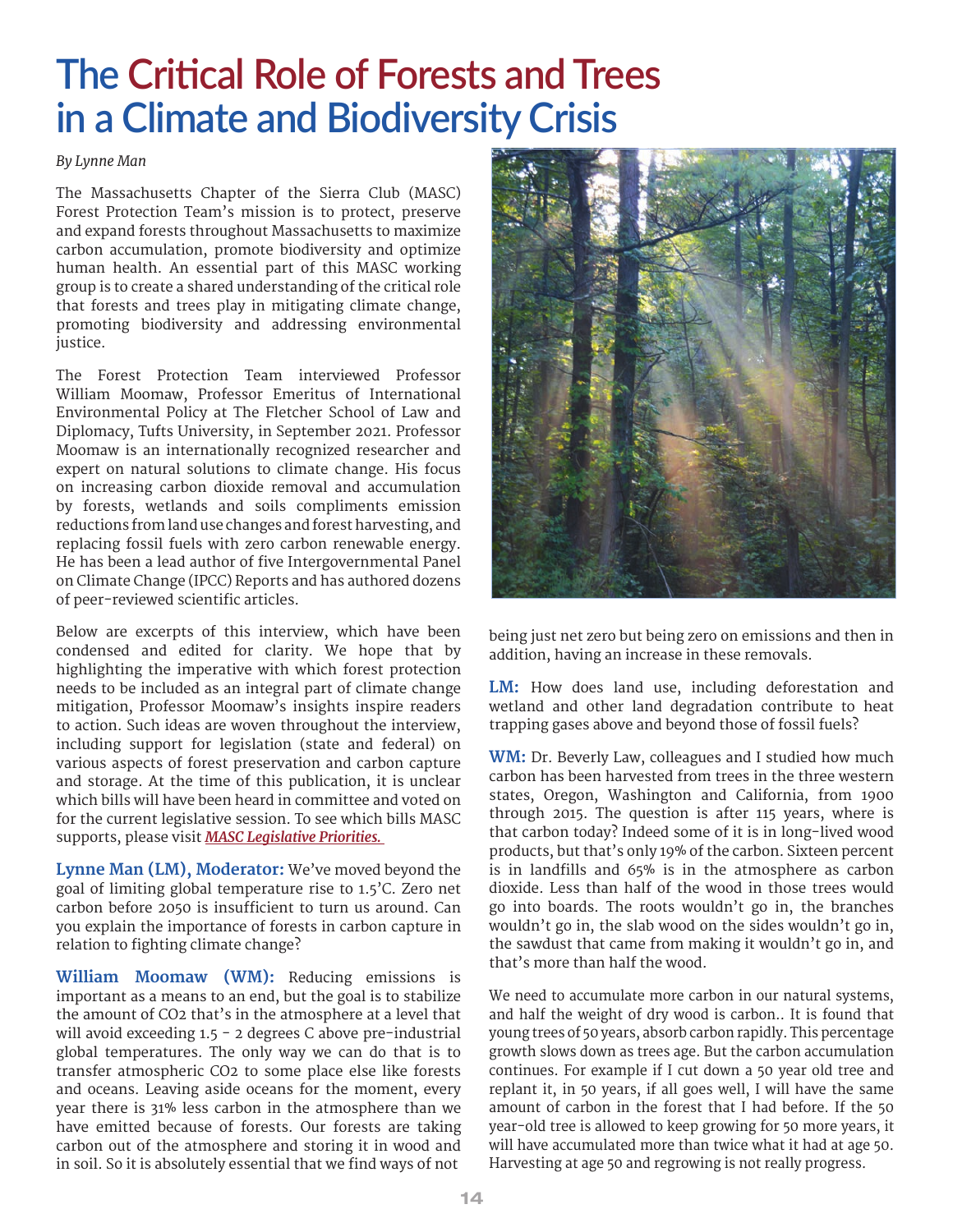**LM:** How should policy makers and the public be looking at carbon accumulation by forest soils and other ecosystems? And how does the use of carbon offsets for emissions divert our attention from counting and increasing the impact of natural systems on atmospheric CO2 and biodiversity?

**WM:** Sustainable forestry means you do not cut more than what grows in a particular year. If the trees were still removing as much as they harvest every year, the carbon would be static. We can't afford static. We have to increase carbon removal rates over emissions rates so that forests remove more than what humans release through harvesting.

Forest carbon offsets were invented by the fossil fuel industry so that they could keep burning fossil fuels. Sure, it's great to be planting trees and replanting after harvesting. But it's not going to remove additional carbon from the atmosphere by 2050. The trees won't become big enough. They won't have absorbed additional carbon. The people in 2080 will love it that we planted trees today, if our climate hasn't changed so badly that they don't grow.

Surveys show that more than half of private landowners would prefer not to cut their forests. Suppose instead we subsidize people to let their trees grow. No questions asked. We'll pay them. That has been tried in places in Brazil and parts of the U.S. and it's working.

So for those of us here in the Northeast, I would argue that's something we should urge our state legislators to enact. It's called "payment for ecosystem services." It's not only to capture and remove carbon. It's for biodiversity, it's for flood control, it's for water quality, it's for air quality. All those are things that we all benefit from. So I think direct payments for services are far better than carbon offsets. We need to account: 1) emissions reductions and 2) removals by nature as two separate actions. Each is necessary and should be credited separately.

**LM:** Please explain the current system of fossil and forest bioenergy subsidies. What types of policies should be introduced and implemented to transition us to zero carbon renewables?

**WM:** The goal is to get rid of putting carbon into the atmosphere from any source whatsoever. So policymakers, lobbied by industry, are replacing coal with wood and they're calling it carbon neutral because a tree will regrow. You cut it down and a replacement regrows. If you cut down a 25-year-old tree, it takes 25 years to regrow. A fifty vear-old tree takes 50 years. If you cut down a 100-yearold tree, it takes 100 years. Burning wood is subsidized to make electricity because it is more expensive than anything except nuclear power.

When wood is burned, the carbon dioxide goes into the atmosphere instantly. And it takes decades to centuries to replace it. And that doesn't count the fact that in many forests half the carbon per acre is in the soils from all the decomposed leaf litter. Carbon is constantly being put into

soils by a living forest. And bacteria in the soil are breaking it down and making soil carbon, and other bacteria are breaking it down and releasing carbon dioxide. As soon as you stop dropping more carbon into soils by cutting down the forests, the rate that carbon dioxide leaves that soil exceeds the amount that is coming in. The soils give an immediate release of carbon dioxide after a harvest. You then lose two ways - from soil respiration and from the loss of tree photosynthetic removal.

**LM:** Please describe proforestation, and how is this different from afforestation or reforestation? What impact does this have on biodiversity?

**WM:** Reforestation means to replant a forest that has been previously cut. Afforestation means to plant a forest where a forest is not now growing, and has not grown for a long time or ever.

Currently, many secondary forests are at a prime age to start adding massive amounts of carbon to the trees and to the soils. But there was no term for letting trees grow. So in 2019 some colleagues and I introduced the term "proforestation," to which we gave a precise definition: Proforestation is growing a forest to meet its ecological potential for carbon accumulation and biodiversity.

All those words are carefully chosen. For example, ecological potential refers to the conditions under which the forest grows: the soil, the precipitation, the climate, the temperatures, the species mix, etc. Something like 70-80% of all the biodiversity on land is in forests. We often say we should have forests to protect biodiversity. But I've learned that it's the other way around.

A forest is only a forest if it is biodiverse. Otherwise it's a tree plantation. We may need tree plantations for harvestable resources—houses, paper, furniture, etc.—but it's not really a forest and it doesn't provide the same benefits. The species of trees is part of biodiversity. Probably the most important part of biodiversity in a forest is what is in the soils. Bacteria, viruses and fungi are absolutely essential to the functioning of a forest.

**LM:** What is meant by forest bio-energy and bio-energy with carbon capture and storage?

**WM:** Forest bio-energy—This is the idea that we can burn our way to a clean climate because wood burning can replace fossil fuels. People have gotten hung up on the definition of renewables. A forest is renewable, but only slowly over long time periods, and it is not low carbon. Claims that burning wood  $-$  forest bio-energy  $-$  is carbon neutral is unfortunately entrenched in U.S. law: all federal agencies must count forest bioenergy as carbon neutral if it comes from a sustainably managed forest. We have erroneously legislated science. False science, but nevertheless, it's on the books.

Makers of wood pellets are shipping them to Europe and Great Britain. This is deforesting the southeast U.S., destroying one of the most biodiverse hotspots in North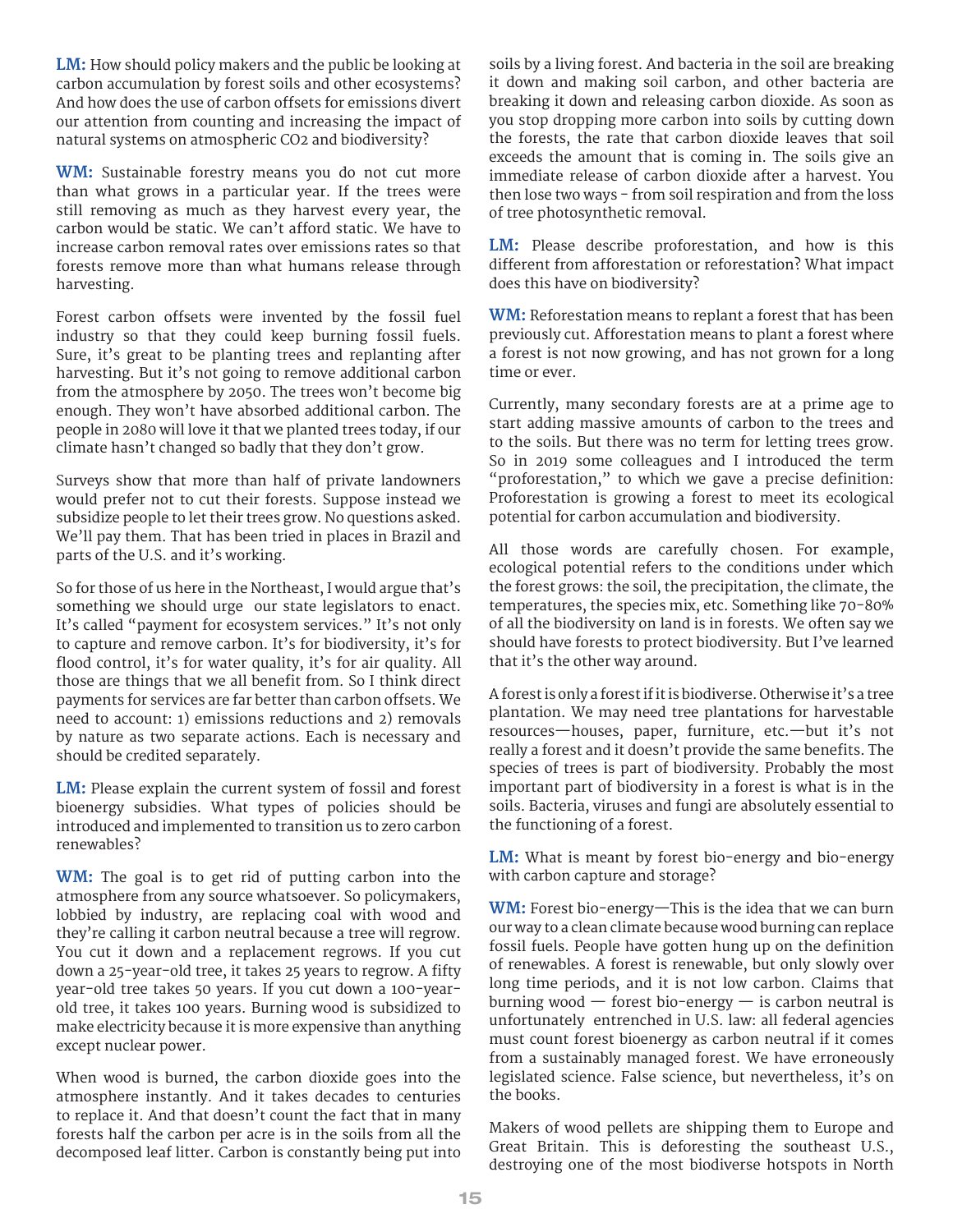America. This and other forest management practices have contributed to the loss of one billion forest dependent birds in North America.

Bioenergy with carbon capture and storage or BECCS requires burning trees, capturing the carbon dioxide and storing it underground in a geological formation. To remove sufficient carbon dioxide this way to keep global temperatures from rising by more than 2.7 degrees  $F(1.5$  degrees C) requires creating a tree plantation the size of India. Furthermore the technology to do this at scale does not yet exist, and the early indications are that it is very expensive. It takes an enormous amount of energy to capture the carbon dioxide, and the process is not very effective.

**LM:** Are these viable options for clean energy?

**WM:** I do not believe BECCS is economically viable or technologically feasible at scale in the next 30 years. 3 billion dollars have been included in the infrastructure bill for technological approaches to carbon capture and storage. How much funding is there for protecting forests? Zero!. This is a missed opportunity.

**LM:** How do carbon capture and storage technologies relate to shrinking forests and other natural environments?

**WM:** I think these technologies are largely a distraction. All of these technologies are hypothetical; they've never been tried before. I'm a very early technology adopter, but these are not technologies that I see as useful. Reducing harvesting and the associated emissions and increasing carbon dioxide removals by natural systems by letting more forests continue to grow is the combination that is really needed.

A study done of Pacific Northwest National Forests found that if one were to reduce harvesting by half and allow the remaining trees to continue growing, 10 times as much carbon would be accumulated from the atmosphere by 2100 as would planting an equivalent number of trees. That is the power of proforestation or letting trees grow while still being able to harvest the other half. I am not saying don't ever cut a tree. But I am saying, if we did this in a smarter way we would be more successful in reducing climate change and producing forestry products. It is far easier and cheaper to set some areas aside that can do the carbon accumulation job that they're doing right now. This has been demonstrated: trees have been around for 300 million years. They have a very good track record.

**LM:** Are there specific bills in the legislature that people can support that will help protect Massachusetts forests? Also is there federal legislation that we should be paying attention to?

**WM:** Yes. In the state legislature, there are two bills. H.912 would remove commercial harvesting from state forest lands, and H.1002 would set aside some lands in our state wildlife areas. You've probably heard of "30 by 30"  $-$  set aside 30% of the land and 30% of the oceans for protection by 2030. Also, we need to get rid of all bioenergy subsidies in Massachusetts, as well as our subsidies to bioenergy plants in Maine and New Hampshire. We've been paying these subsidies to out-of-state bioenergy plants because we don't have many here. The bioenergy plant proposed for Springfield has been put on indefinite hold for a number of reasons, including environmental justice. These facilities are most often located in environmental justice communities — some combination of poor people and people of color. Legislation at the federal level is not as far advanced as I would like. It's all focusing on technological solutions instead of protecting the natural systems that are already doing an effective job. I think that's a problem.

**LM:** There is a growing conflict between expanding solar energy generation and keeping forests intact throughout Massachusetts. How do we advocate against this?

**WM:** It's easy to argue against bioenergy. You get so little energy from burning wood, that protecting trees is clearly a better choice in carbon terms. Deforesting an area for solar panels means an on-going loss of carbon accumulation by the forest. There are plenty of other places for solar panels that leave forests standing, so we can have zero carbon electricity plus additional atmospheric carbon removal by the undisturbed forest.

A Clark University study pointed out that half of land conversions in Massachusetts have been for solar panels -- not for urban development, not for agriculture, not for highways. An informal study was done in Berkshire County where 37 solar arrays were put in place and just over half of those involved cutting forests. No one seems to have looked at what this means for additional flooding from intense precipitation. No one's looked at what this means for biodiversity. No one's looked at connectivity for wildlife and plant migration as the climate warms. We have fabulous connectivity in corridors going from Western Massachusetts and Western Connecticut going all the way down into NY state, and all the way up into Canada. These need to be maintained for adaptation to climate change.

The other thing that people don't fully understand and appreciate is that deforestation does not count emissions that are coming from soils which is often equal to what is lost in trees after a cutting. Developers don't count the actual area cut for solar panels, which is, on average, 3-4 times more than the area of the panels themselves to ensure the panels are not shaded.. In addition, the roadway that goes out with the transmission lines requires even more cutting.

Also, when trees get to be really big, they store an enormous amount of carbon. If we're not going to let them get really big because we cut them to install solar panels, they will never achieve the long term accumulation of carbon that would occur in a forests of big trees and lots of soil carbon if left standing. So it's a false trade-off in my view.

**LM:** This has been very informative! Thank you so very much for sharing with us, Professor Moomaw!